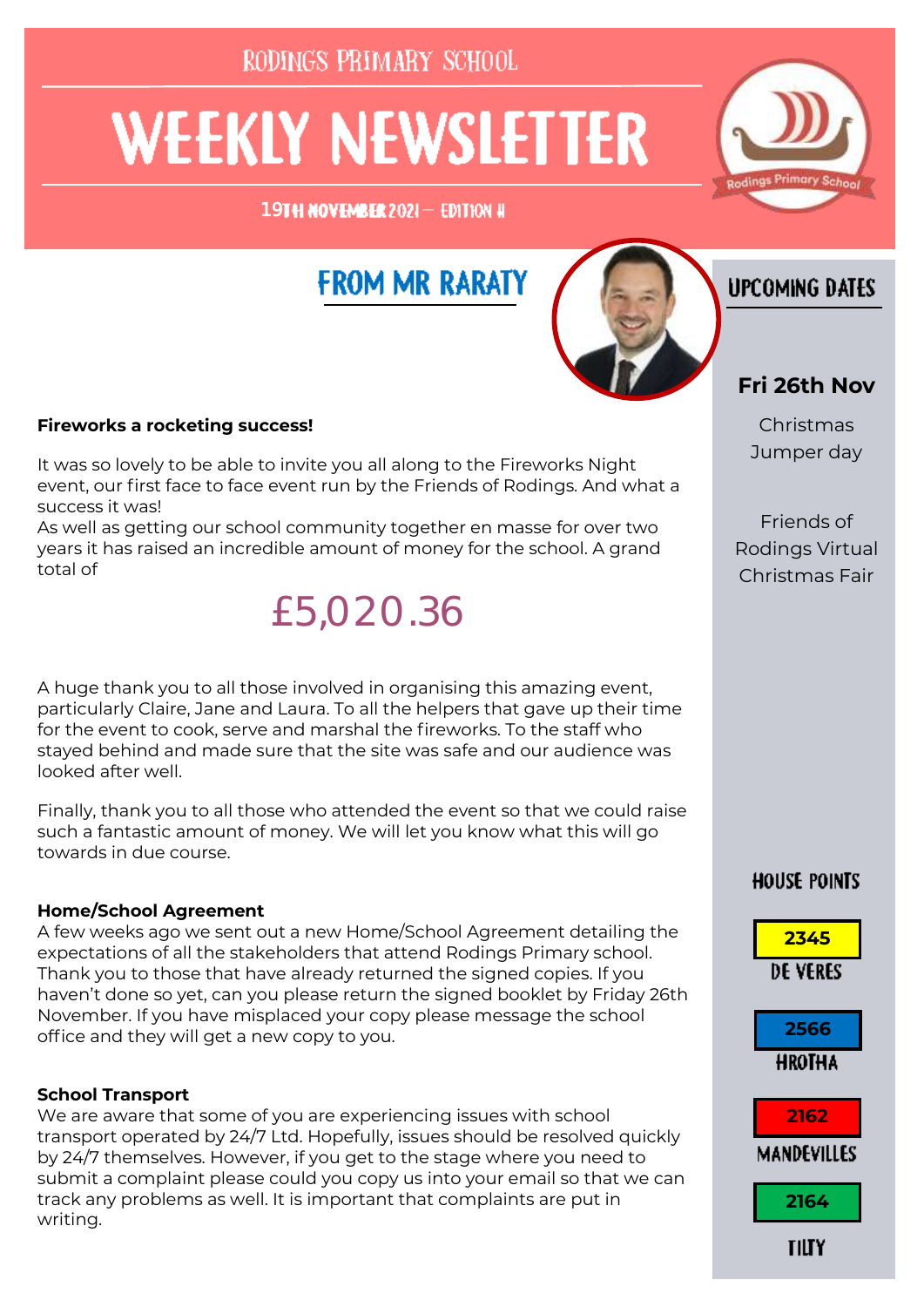# **Swans Trip to Airbus STEM Discovery Centre**

Yesterday, Swans went on a trip to the Airbus STEM Discovery Centre in Stevenage to link to their Science and Computing topics this term. We started by learning about the ExoMars project saw some Mars Rover prototypes and the testing ground. We then had a chance to explore lots of hands-on science games and investigations. Before lunch we had a science show on forces including exploding film canisters, rockets and nail-chairs! After lunch, we had a coding session where we programmed Lego Mindstorm sets. The children all had a fantastic day and asked loads of fantastic questions.

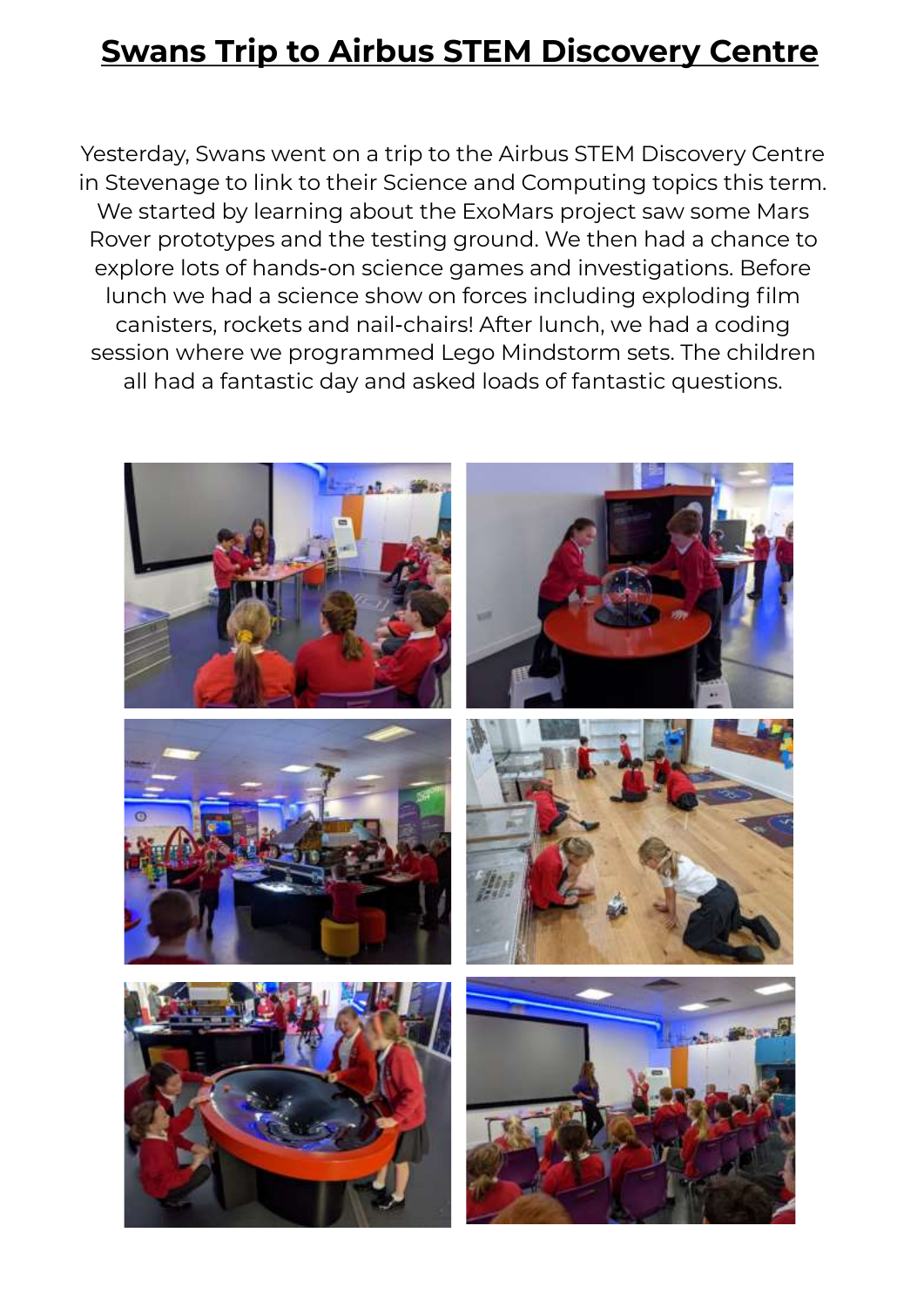

# **PLEASE HELP!**

# **FLAMINGOS NEED CLEAR GLASS JARS** WITH LIDS FOR OUR ENTERPRISE PROJECT THIS YEAR. WE WILL BE MAKING SOME EPIC **CHRISTMAS SNOW GLOBES SO ANY FINISHED** OR SPARE JARS WOULD BE MUCH APPRECIATED :-)

# **THANK YOU!**

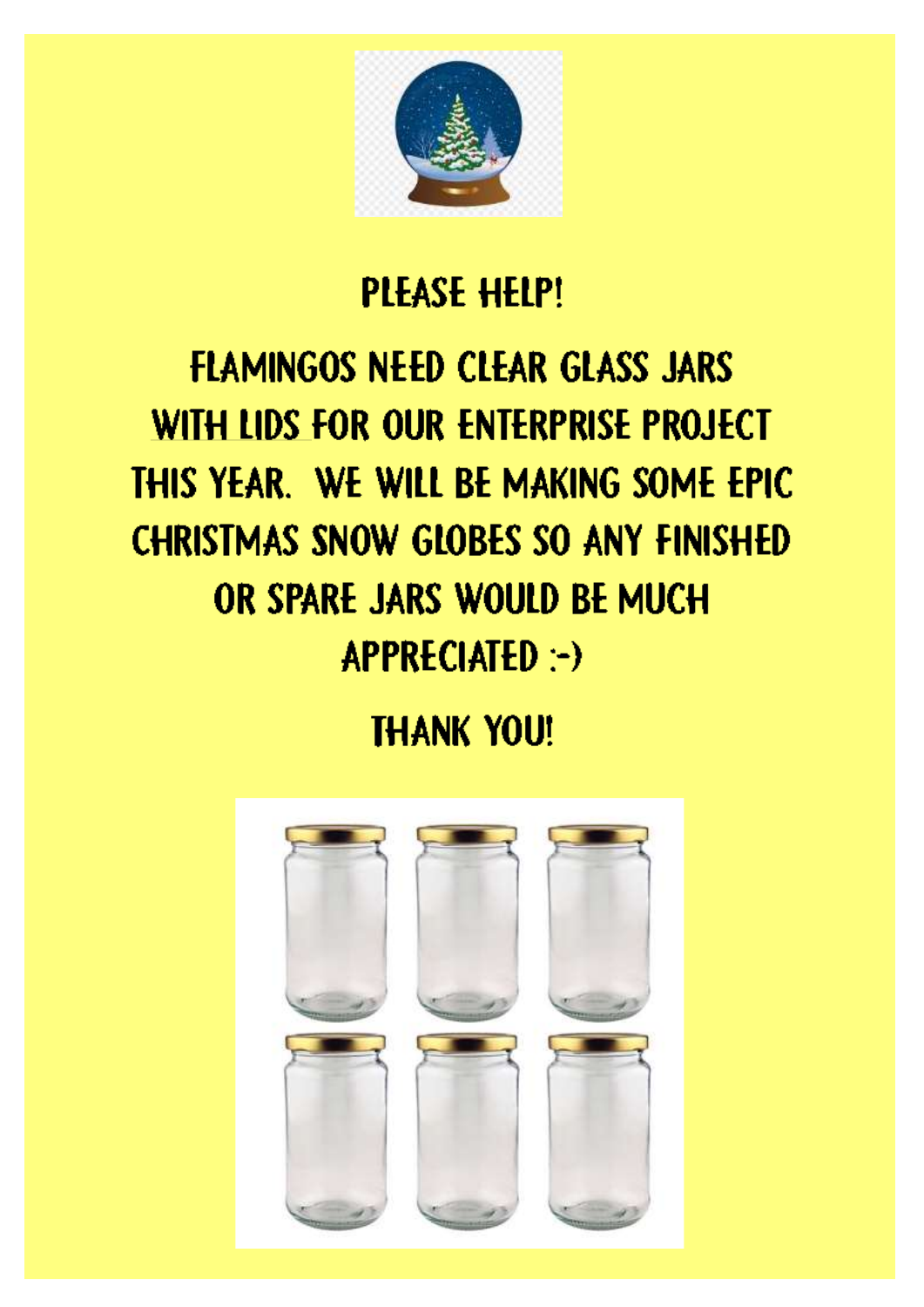

Our Online Christmas Market takes place next weekend here…. [www.facebook.com/groups/362796268270705/](http://www.facebook.com/groups/362796268270705/) ….make sure you join the group to take part!

The market opens at 6pm on Friday 26th November and runs until 8pm on Sunday 28th November.

We have lots of exciting stalls to tempt you, not forgetting the very popular class enterprise stalls! And we will also be running our text raffle again with lots of amazing prizes up for grabs!

All of the stall holder details will be published across next week over on our Facebook page and in next week's newsletter.

To ensure we start the festive season off with a bang, Friday 26th November will also be the traditional Christmas Jumper day at school so please send your child in wearing their favourite Christmas knitwear! We would be very grateful for a £1 donation please.

> But wait for it, that's not all…… Friday 26th November will also launch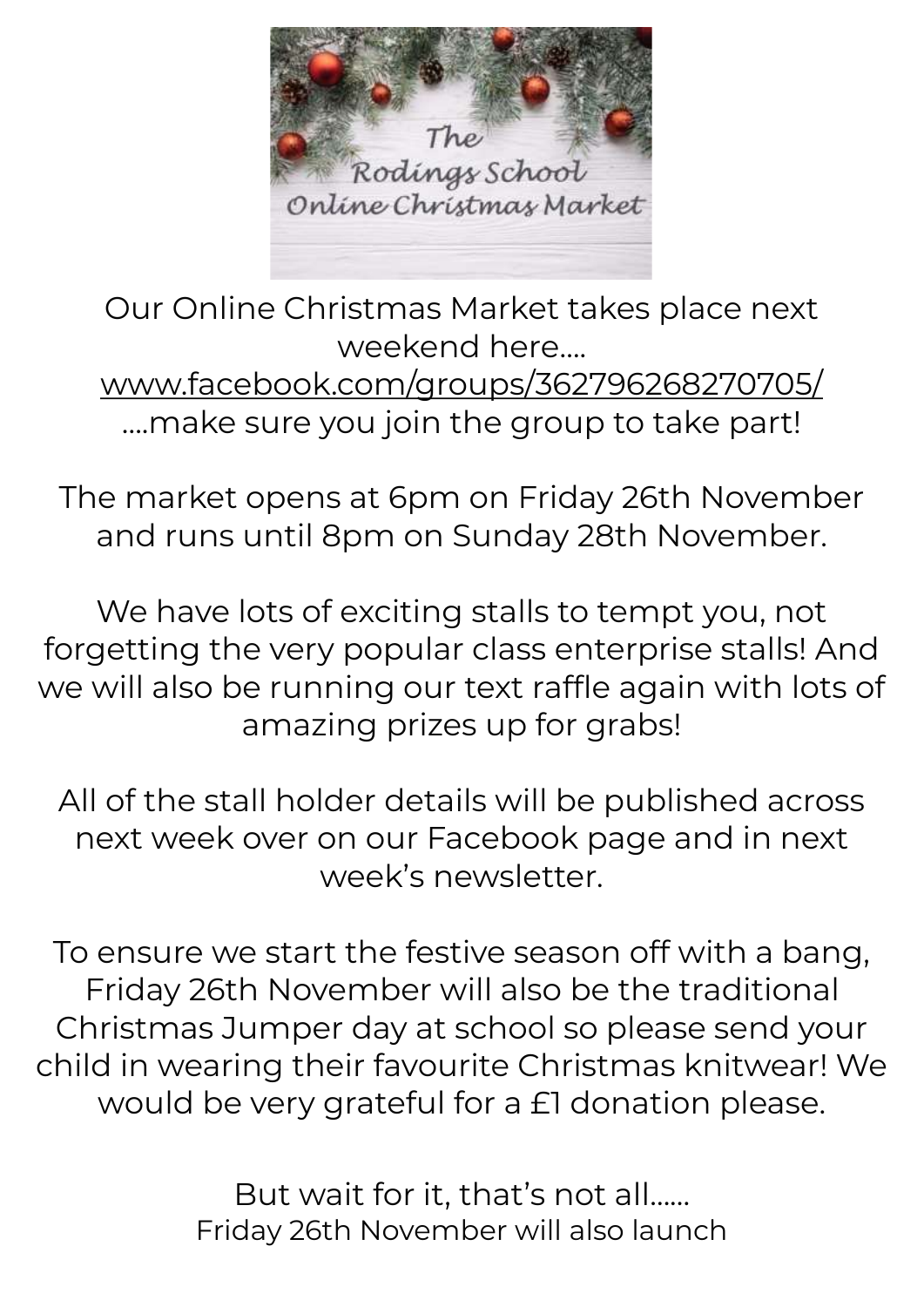## **THE RODINGS CHRISTMAS NIGHT IN!**



### What better way to get in the festive mood than a PANTOMIME!!

We are very excited to bring you a virtual pantomime performance of **SLEEPING BEAUTY!!!**

And…..no night in is complete without a treat so we are also running another **KRISPY KREME SALE!!**



Pantomime Tickets cost £5.00 per family and can be viewed at anytime as many times as you like! Krispy Kreme Donuts are £1 each or £5 for a dozen and will be sent home on panto day!

Please email [friendsofrodings@gmail.com](mailto:friendsofrodings@gmail.com) to place your orders - donut orders must be received by the end of

# **Sunday 21st November**